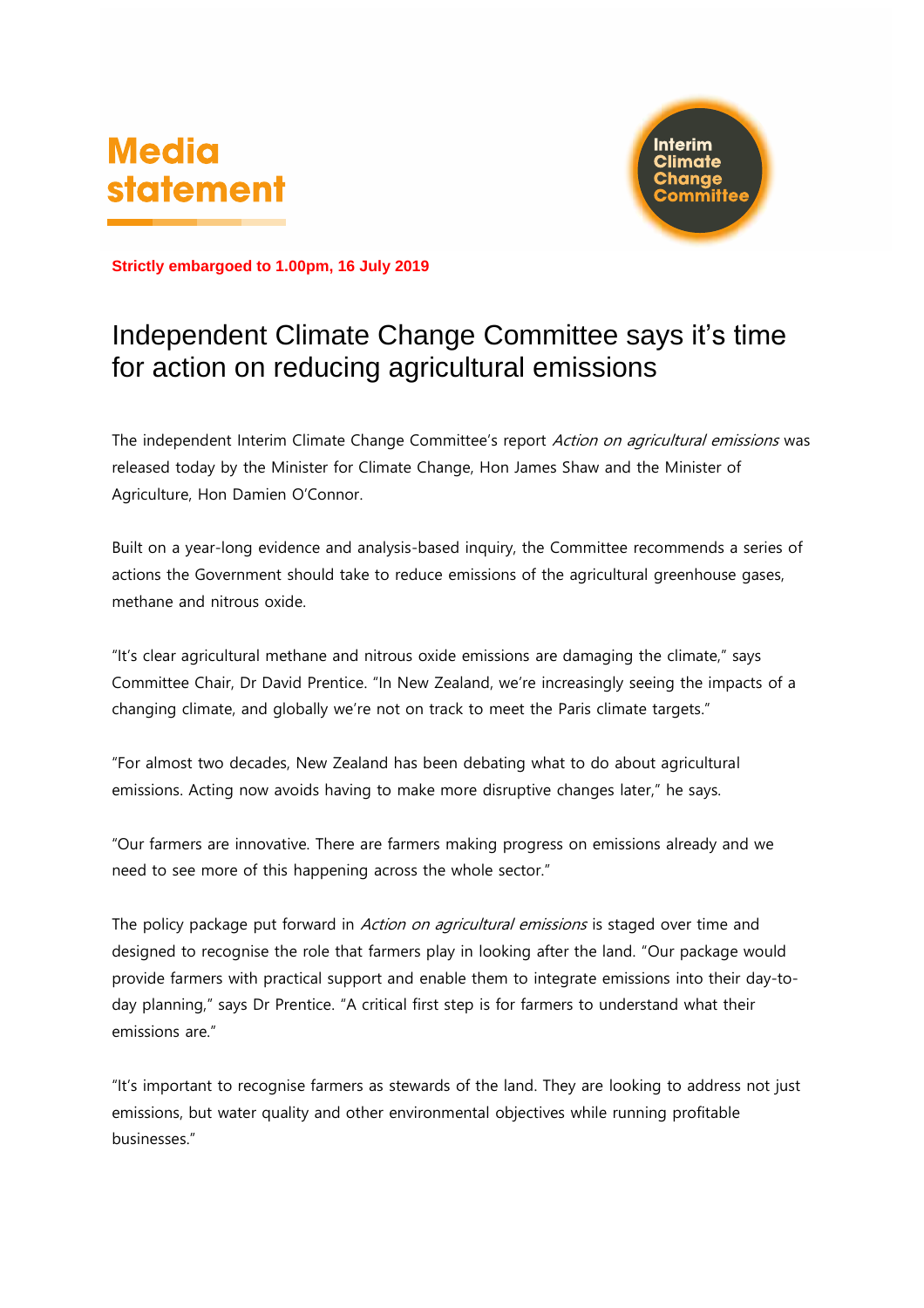Dr Prentice says that the Committee listened to feedback from farmers, iwi/Māori, sector representatives and other groups to ensure its recommendations are fair. The Committee has been conscious of the impacts on rural communities, the international context, and related issues like water quality and soil conservation.

"The actions the Committee recommends are the first steps in a journey that will take decades," says Dr Prentice.

"We are optimistic that our recommendations will turn into positive climate change action and a fair and equitable pathway towards New Zealand achieving its 2050 target. This is about all of us – New Zealanders today and our future generations."

The independent Interim Climate Change Committee's report on Accelerated electrification was also released today by the Minister for Energy and Resources, Hon Dr Megan Woods. In this report, the Committee recommends a series of actions the Government should take to reduce greenhouse gas emissions, using electricity to reduce transport and process heat emissions.

The other Committee Members are Lisa Tumahai (Deputy Chair), Dr Harry Clark, Dr Keith Turner and Dr Jan Wright, with specialist adviser Dr Suzi Kerr (whose term finished on 30 April 2019.)

The full report and Terms of Reference are online at:

<www.iccc.mfe.govt.nz/what-we-do/agriculture/agriculture-inquiry-final-report>

www.iccc.mfe.govt.nz/who-we-are/terms-of-reference

#### **For further information please contact**

Catriona Robertson | Communications Manager **M** 022 015 3951

**E** catriona.robertson@ICCC.mfe.govt.nz

**W** www.iccc.mfe.govt.nz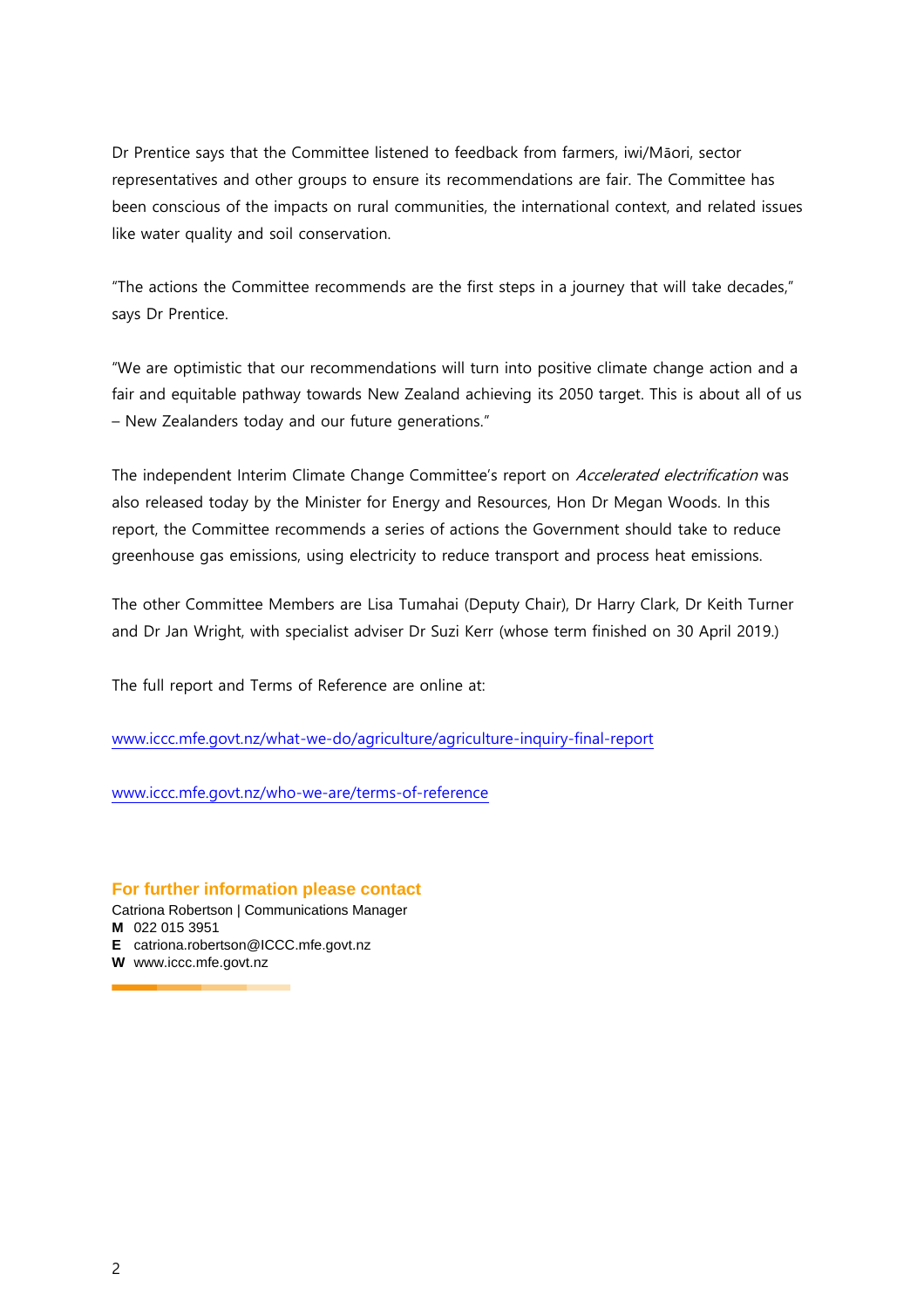## **FAQs**

#### **What is the Committee's inquiry about?**

The Government asked the Interim Climate Change Committee for evidence and analysis on: 'How surrender obligations could best be arranged if agricultural methane and nitrous oxide emissions enter into the New Zealand Emissions Trading Scheme.' This inquiry provides recommendations on policies for reducing emissions of the agricultural greenhouse gases, methane and nitrous oxide.

#### **What is the Committee recommending?**

The Committee found that addressing agricultural emissions needs a package that includes both emissions pricing and practical support to help farmers understand how to change to lower emitting practices and/or move towards lower emission land uses.

The Committee outlines a two-stage process for implementing emissions pricing for methane and nitrous oxide emissions from livestock:

- as a first interim step, price these emissions at processor level through the Emissions Trading Scheme
- as a second step, by 2025 implement a farm-level emissions price via a levy/rebate scheme that is integrated with the Emissions Trading Scheme.

For emissions from nitrogen fertiliser, the Committee recommends pricing these at the manufacturer and importer level in the Emissions Trading Scheme as soon as practicable.

The Committee recommends that any recycling of funds from pricing agricultural emissions should be focused on practical support programmes that will directly help farmers reduce emissions. For example, this could be through farm environment planning, extension, and deploying new technologies and practices.

The Committee also recommends that free allocation be provided in a way that helps manage the social impacts on farmers and rural communities, while maintaining incentives to reduce emissions.

#### **Why is the Committee recommending a levy/rebate scheme?**

The Committee recommends pricing livestock emissions at farm-level using a levy/rebate scheme by 2025. This would be integrated with the Emissions Trading Scheme but would reduce the cost, risk and complexity for farmers as they wouldn't have to trade units. This approach would recognise farmers who are making progress on their emissions.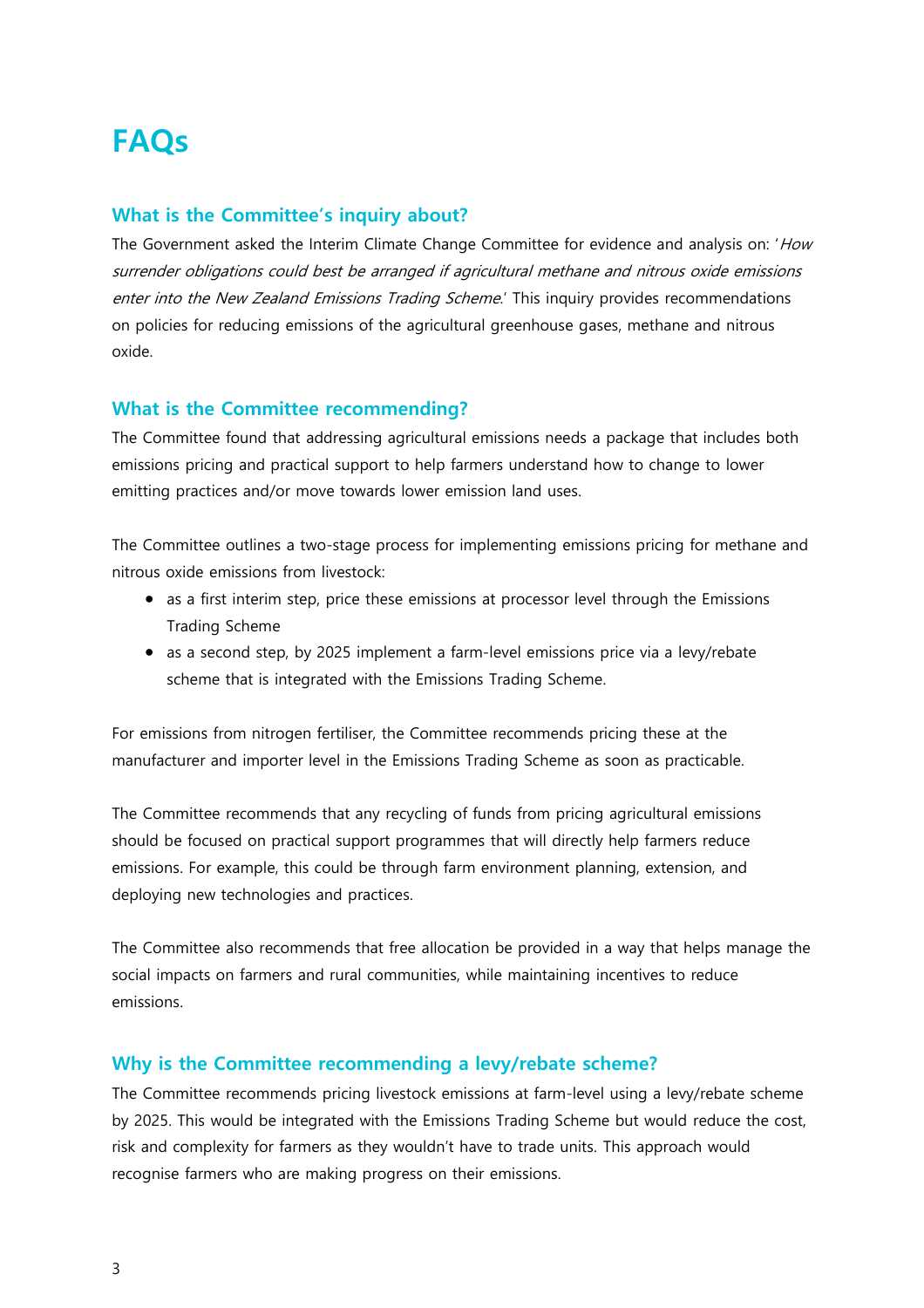### **How would the recommended farm-level levy/rebate scheme relate to the Emissions Trading Scheme?**

The Committee has recommended a levy/rebate scheme which is integrated with the Emissions Trading Scheme. The levy rate for nitrous oxide can be linked to the emissions price in the Emissions Trading Scheme, while a separate target for methane can be factored in to how the levy rate for methane is set.

#### **Why is an interim step needed?**

The Committee estimates that it would take around five years to implement a farm-level levy/rebate scheme for livestock emissions. But New Zealand can't wait until 2025 to start addressing agricultural emissions. The Committee recommends pricing livestock emissions at the processor-level in the Emissions Trading Scheme as soon as practicable.

The option of a formal agreement between the Government and the sector was also considered, but the Committee judged that this approach would likely result in greater on-going policy uncertainty.

#### **Why use the Emissions Trading Scheme as the interim step?**

As an interim measure, the Committee recommends pricing livestock emissions at a processorlevel through the Emissions Trading Scheme, rather than through the levy/rebate scheme that is recommended at farm-level. The Emissions Trading Scheme provides options for managing emissions price risk that agricultural processors are more likely than farmers to find valuable and want to use. This approach is also in line with the treatment of other emitters of similar size and capability. Processors also have some familiarity with the Scheme as they are already reporting their emissions and some may already have obligations for their energy emissions.

#### **What impact would this policy have on farmers and the agriculture sector?**

Pricing agricultural emissions would encourage farmers to factor emissions into their everyday decision-making. The money from pricing emissions would be recycled back into programmes that help farmers reduce emissions. Farmers and rural communities would be assisted through the transition with 95% free allocation provided in a way that helps manage the social impacts on farmers and rural communities while maintaining incentives to reduce emissions.

An emissions price would cost farmers on average 1 cent per kilogram of milk solids or 3 cents per kilogram of sheep meat, assuming an emissions price of \$25 and 95% free allocation. However, the cost could vary across farms depending on their emissions performance.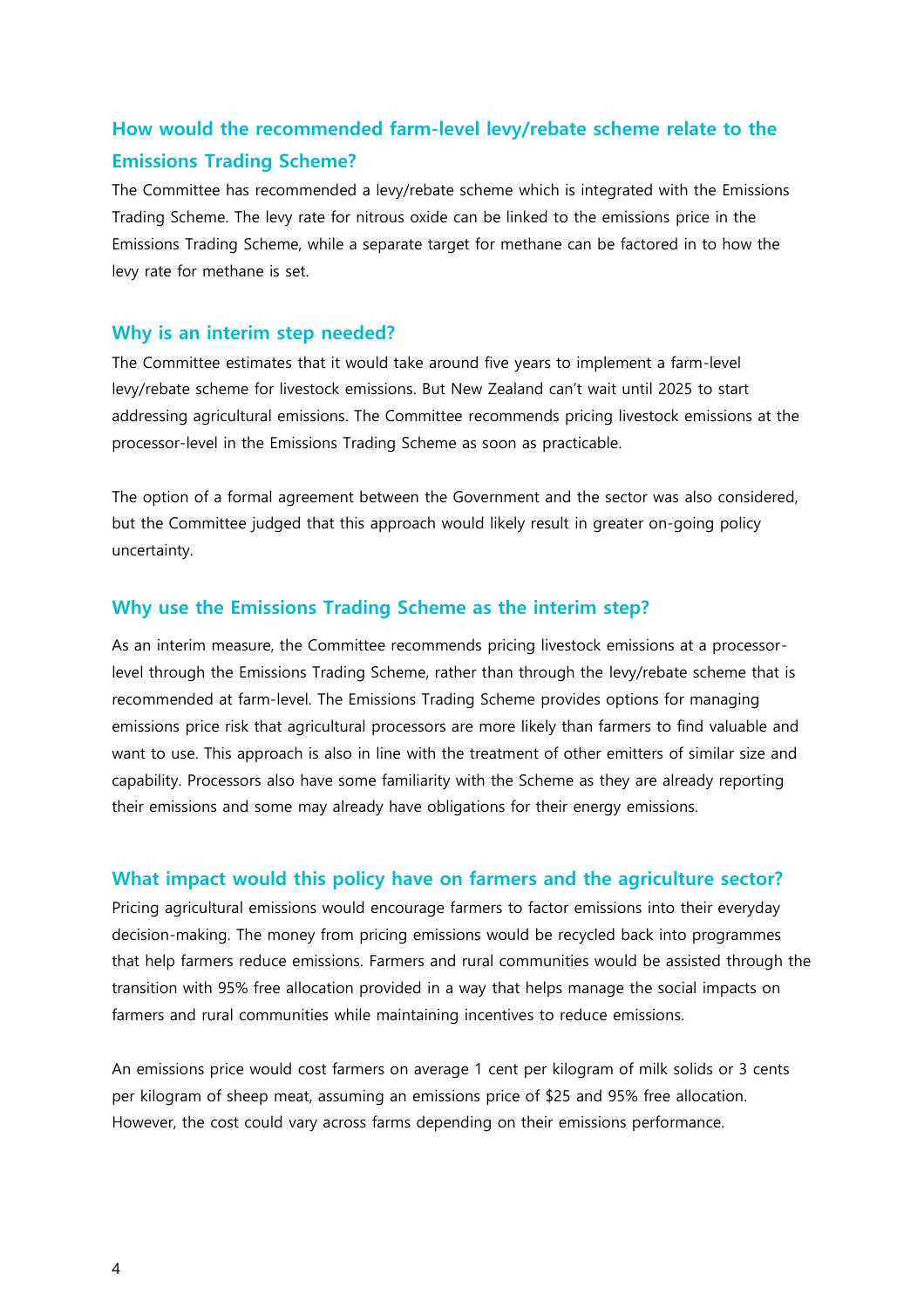#### **How will this affect iwi/Māori?**

Any policy to reduce agricultural emissions must fulfil Te Tiriti o Waitangi principle of partnership and good faith with iwi/hapū and recognise the unique characteristics of Māori land. This includes enabling iwi/Māori owned farm enterprises to equitably engage and take up opportunities while taking into account that some iwi/Māori land owners have been unable to develop their land and are also unlikely to sell it. The Committee recommends that the Government work with iwi/Māori on how to implement the policy package, including on an action plan that enables farmers and owners of Māori land to respond effectively to emissions pricing.

#### **What will happen to the funds raised?**

Pricing methane and nitrous emissions could raise between \$47 and \$95 million per year over the first decade, assuming an emissions price range of \$25-50. The Committee recommends setting up an Agricultural Emissions Fund for recycling these resources back into programmes that will directly help farmers to reduce emissions. The Committee recommends that a Board oversees this fund and reports regularly on the effectiveness of the funds spent, and that it includes representatives from the agriculture sector and iwi/Māori land owners to ensure effective cogovernance.

#### **What about trees and vegetation on farms?**

Farmers consistently raise the issue that not all trees and vegetation on their farms can earn units from carbon sequestration. There are numerous issues to consider and the Committee recommends that Government investigates:

- Making it easier for owners of eligible forests to register them in the Emissions Trading Scheme
- Opportunities to reward forestry management that stores additional carbon in pre-1990 forests, and to account for carbon sequestration from small plantings on farms, and
- The feasibility of 'netting off' carbon removals and agricultural emissions at the farm-gate.

#### **What are New Zealand's agricultural emissions?**

The two main agricultural greenhouse gases are methane and nitrous oxide. Agricultural greenhouse gas emissions largely come from livestock, as well as from fertiliser spread on farms. Together these emissions account for around 48% of New Zealand's total reported greenhouse gas emissions.

#### **Why do we need to reduce emissions of the agricultural greenhouse gases?**

In 2015, global leaders met in Paris to negotiate a new climate change agreement, which includes a goal to limit warming to well below 2 degrees above pre-industrial levels, and to pursue efforts to limit the increase to 1.5 degrees. Globally, we are not currently on track to achieve the goals of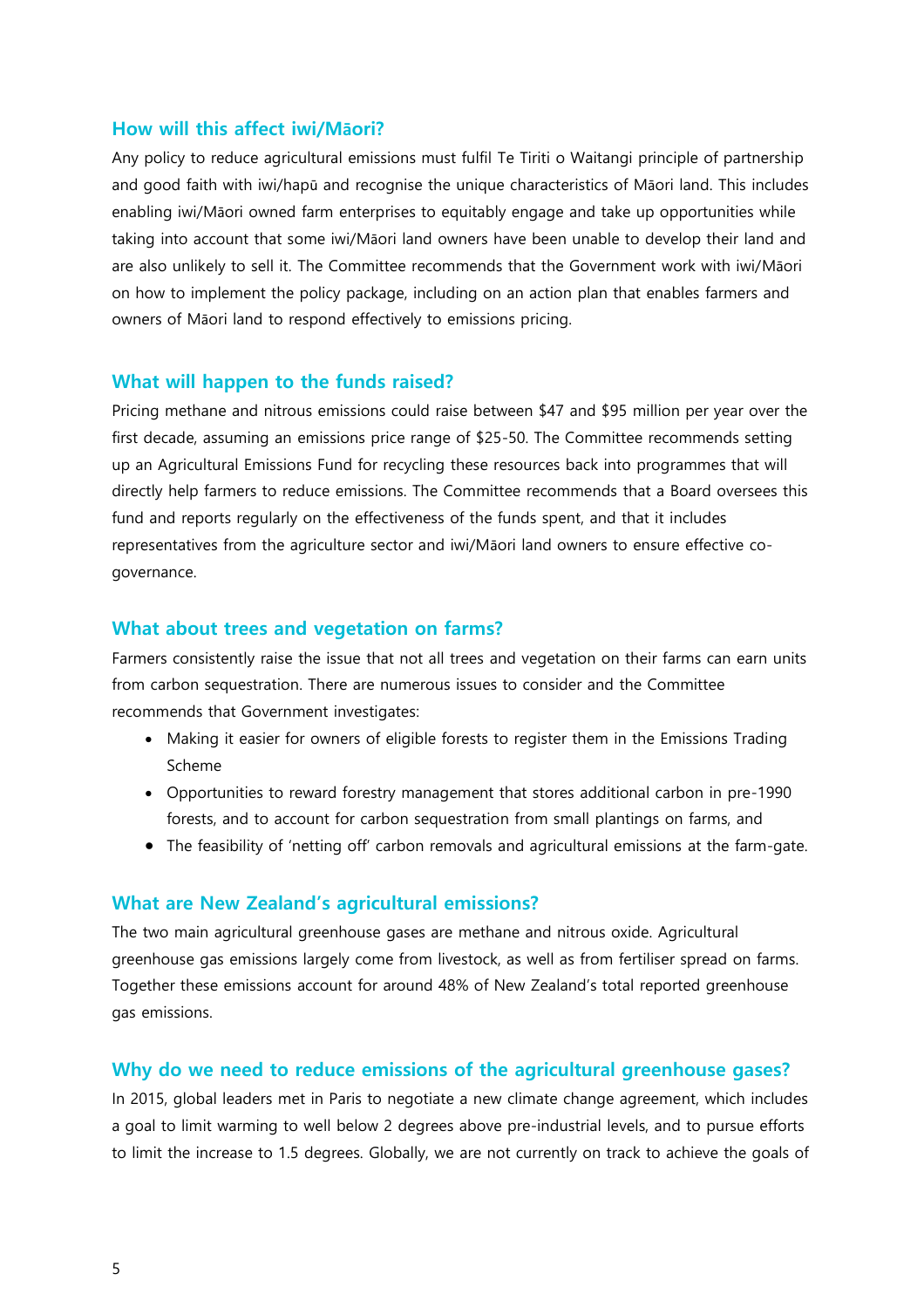this agreement. To get on track, emissions from all sources globally need to be reduced as much as possible, including from agriculture.

#### **Should methane be treated differently?**

The less methane we emit in the future, the less we will contribute to global warming. But methane is a relatively short-lived gas, which means it does not necessarily have to be reduced to zero. Consequently, there is a debate about what the long-term reduction target for methane should be. As part of the Zero Carbon Bill process, the Government recently proposed emissions targets for 2050, including a separate target for methane. The Committee's role was not to provide advice on targets, but rather to provide evidence, analysis and recommendations on policies that could deliver on any targets.

#### **What about nitrous oxide?**

There is often less focus put on nitrous oxide, but it is a potent and long-lived greenhouse gas that makes up 11% of New Zealand's emissions. Nitrous oxide must be part of efforts to achieve net zero if the world is to limit warming to within 1.5 degrees.

#### **Why give farmers 95% free allocation?**

The Government committed to providing 95% free allocation if agriculture was included in the Emissions Trading Scheme. The Committee considers that the main reason for providing free allocation to the agricultural sector is to help manage the impacts of emissions pricing on farmers and rural communities. The free allocation approach the Committee is recommending aims to strike a balance between encouraging emissions reductions and managing the pace of change. The 95% rate of free allocation is broadly comparable with free allocation provided to emissionsintensive trade-exposed industries such as steel making and aluminium smelting.

The Committee recommends that any changes to the 95% free allocation should be informed by independent advice from the proposed Climate Change Commission.

#### **What about emissions from other sectors?**

All other businesses and individuals that emit greenhouse gas emissions face an emissions price. For example, all New Zealanders including farmers pay an emissions price at the petrol pump for the emissions from petrol. Currently, agricultural emissions are the only emissions that are not priced.

#### **What are other countries doing about agricultural emissions?**

Many countries include agricultural emissions in their targets. New Zealand is currently the only country considering a compulsory emissions price on agricultural emissions, although pricing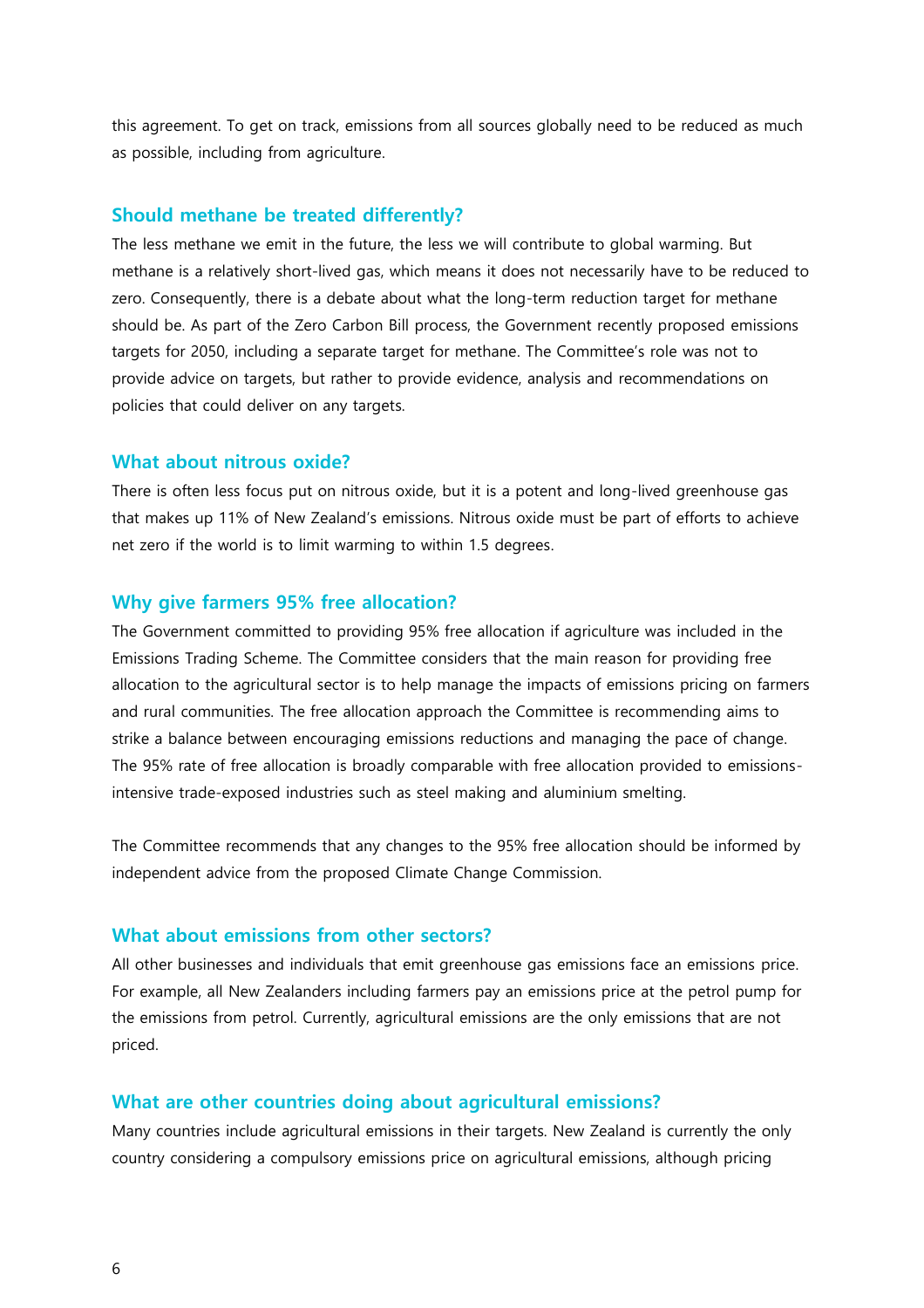agricultural emissions is regularly discussed – most recently in Ireland. However, many of our key agricultural competitors, particularly in Western Europe and North America, do have stringent targets and policies to limit pollution from nitrates, phosphorus and ammonia, which indirectly limit greenhouse gas emissions and/or production increases. In the coming years, other countries will need to increase their efforts to reduce agricultural emissions in order to meet their targets and the Paris Agreement goals.

#### **But aren't farmers already reducing emissions in New Zealand?**

Innovation in the agricultural sector has reduced its emissions intensity (emissions per unit product) by about 20% over the last 25 years. But overall agricultural emissions have increased 13.5% since 1990. The improvements farmers have made have helped keep agricultural emissions relatively stable since 2012. The Committee acknowledges what the sector has already achieved, but also notes that it is not enough to achieve the outcomes sought in the Paris Agreement. The sooner we get going on reducing agricultural emissions, the more opportunity we will have to adjust gradually rather than having to make disruptive changes later.

## **So is there anything farmers can do right now to reduce their on-farm emissions?**

There are things farmers can do to reduce emissions – not just planting trees. What works will depend on the individual farmer and their farm. A first step is for farmers to understand what their emissions are. A few examples of what actions farmers could consider include:

- Maintaining production by increasing animal performance while reducing stocking rates
- Shifting to a less intensive system
- Improving the efficiency of fertiliser use
- Using different feeds
- Diversifying farm operations

Further details on these examples are provided in the Biological Emissions Reference Group's report.

## **How does this relate to farmers' work in addressing water quality and other environmental issues?**

In making recommendations, the Committee has been mindful that emissions management on farms needs to fit into broader farm outcomes, including meeting business and other environmental objectives such as improving water quality and conserving biodiversity. Farm environment plans that link these objectives will play an important role in farmers' planning to meet all these objectives.